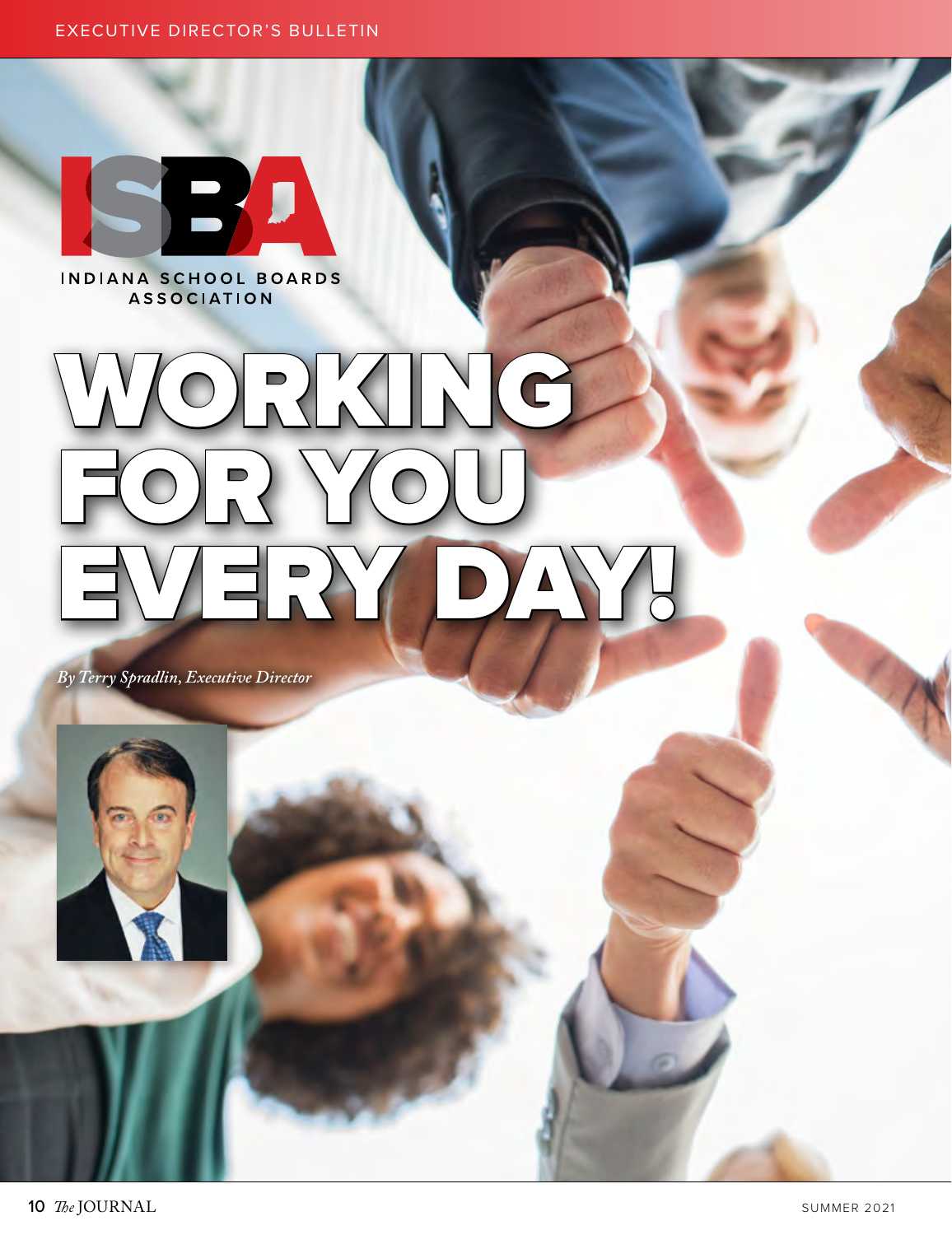

s you as school officials prepare for the new 2021-22 school year,<br>ISBA is also busy working for you every day to provide exception<br>professional development, resources, and advocacy necessary for<br>excellence in school board ISBA is also busy working for you every day to provide exceptional professional development, resources, and advocacy necessary for excellence in school board governance. Our annual summer seminar series began with the ISBA-IASBO-IAPSS School Budgeting and Finance Seminar on June 8, continued with the June School Law Seminar on June 17-18, and will conclude with the ISBA-IAPSS Collective Bargaining Seminar on August 20, 2021. The dates of October 11-12 have been announced for the 72nd Annual ISBA-IAPSS Fall Conference at the Indiana Convention Center. The ISBA Annual Delegate Assembly will be held the morning of the first day of the conference.

## **72ND ANNUAL ISBA-IAPSS FALL CONFERENCE NEWS**

We are pleased to have selected 25 concurrent sessions among many proposals and are finalizing the event agenda. Registration will be launched about the time that you are receiving the summer edition of *The Journal*, and will feature a 30-day early-bird registration price.

We are delighted to feature Ms. Renée DiResta as the Day 1 keynote speaker. Ms. DiResta is a highly regarded expert on Misinformation, Media and Trust. She is the technical research manager at Stanford Internet Observatory, a crossdisciplinary program of research, teaching, and policy engagement for the study of abuse in current information technologies. Renée was a founding Advisor to the Centre for Humane Technology and was featured in the notable Netflix documentary film 'The Social Dilemma' in 2020.

Renée investigates the spread of malign narratives across social networks, and assists policymakers in devising responses to the problem. Renée has studied influence operations and computational propaganda in the context of pseudoscience conspiracies, terrorist activity, and state-sponsored information warfare, and has advised Congress, the State Department, and other academic, civil society, and business organizations. For the ISBA-IAPSS Fall Conference, she will be speaking on "The Digital Age & Social Media: The Impact of Misinformation on Children – How Should School Board Members and Educators Respond?"

# **ISBA GOVERNANCE VIA STANDING COMMITTEES**

In addition to planning timely and informative professional development activities and events for our members, the summer season for ISBA signifies the commitment of meaningful time to the governance of the Association. In addition to a 14-member Board of Directors (see page 5), ISBA is assisted in the governance of the Association with the work of three standing committees: Awards, Nominating, and Legislative.

#### **THE AWARDS COMMITTEE**

The purpose of the Awards Committee is to select the recipients of the ISBA awards presented each year at the annual conference. Two awards of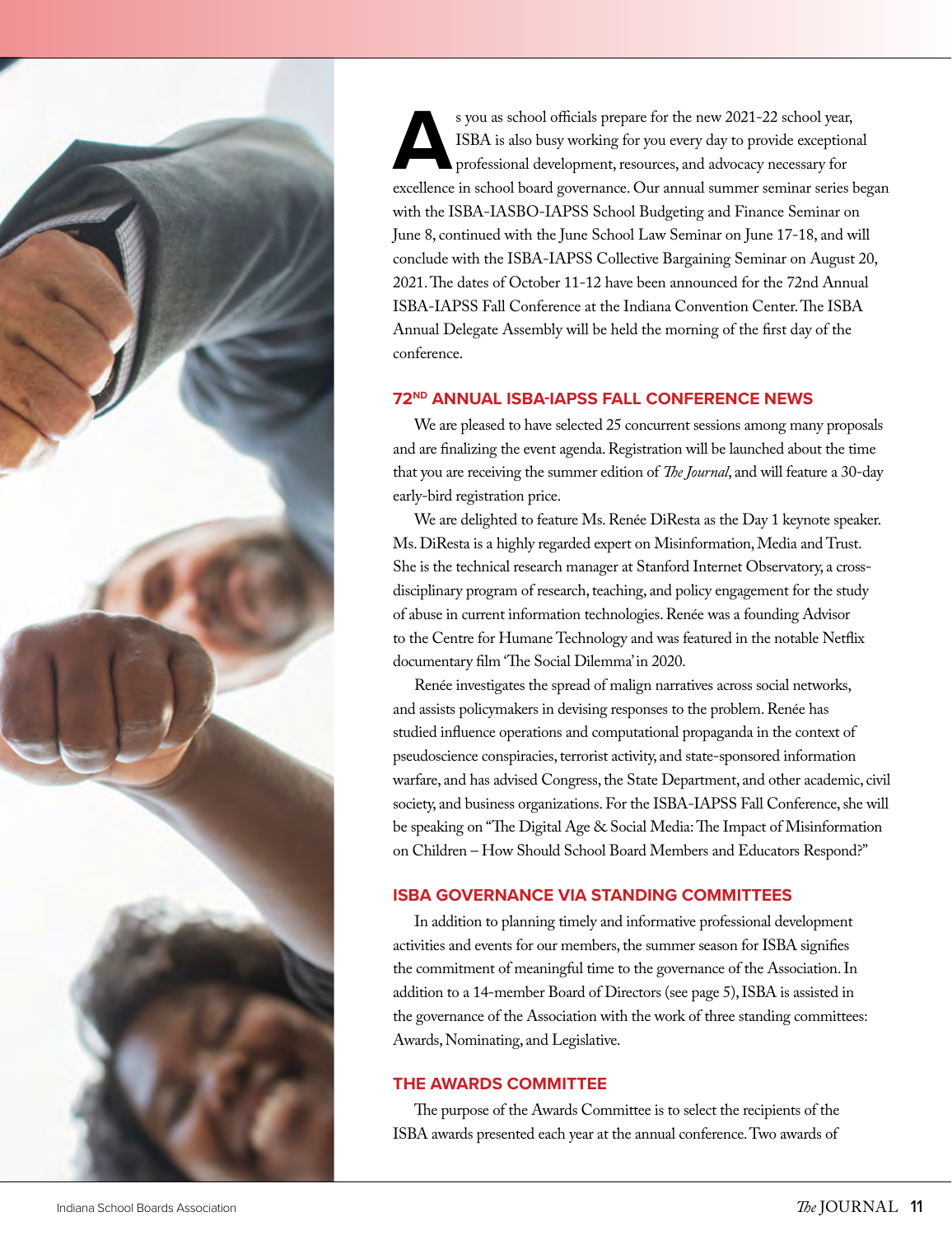#### 2021 ISBA AWARDS COMMITTEE

| Region 1  | Kathy Murzyn          | <b>School City of Whiting</b>            |
|-----------|-----------------------|------------------------------------------|
| Region 2  | Tim Yoder             | <b>Concord Community Schools</b>         |
| Region 3  | Maria Norman          | <b>Fort Wayne Community Schools</b>      |
| Region 4  | Ellen Ball            | Crawfordsville Community School Corp.    |
| Region 5  | Aimee Romero          | Eastern Howard School Corp.              |
| Region 6  | Jaci Hadsell          | New Castle Community School Corp.        |
| Region 7  | Anita Downing-Overton | Avon Community School Corp.              |
| Region 8  | <b>Zach Smith</b>     | Franklin Township Community School Corp. |
| Region 9  | Joseph Rutledge       | <b>MSD</b> of Mt. Vernon                 |
| Region 10 | <b>April Hauber</b>   | Clarksville Community School Corp.       |

#### 2021 ISBA LEGISLATIVE COMMITTEE

| Region 1  | Linda Jonaitis             | <b>Merrillville Community School Corp.</b>        |
|-----------|----------------------------|---------------------------------------------------|
| Region 1  | Steve Lesko                | East Porter County School Corp.                   |
| Region 2  | Angela Layman              | School City of Mishawaka                          |
| Region 2  | <b>Heather Reichenbach</b> | <b>Warsaw Community Schools</b>                   |
| Region 3  | <b>Tim Ehlerding</b>       | <b>North Adams Community Schools</b>              |
| Region 3  | Mike Murray                | <b>MSD</b> of Bluffton-Harrison                   |
| Region 4  | Linda Day                  | Tippecanoe School Corp.                           |
| Region 4  | Karen Sutton               | <b>Community Schools of Frankfort</b>             |
| Region 5  | Robert Savage              | <b>Elwood Community School Corp.</b>              |
| Region 5  | Doug Ozolins               | <b>Hamilton Heights School Corp.</b>              |
| Region 6  | <b>Todd Trehearne</b>      | <b>Wes-Del Community Schools</b>                  |
| Region 6  | Leslie Jacobs              | <b>Fayette County School Corp.</b>                |
| Region 7  | William Roberson           | <b>Mooresville Consolidated School Corp.</b>      |
| Region 7  | <b>Stacy Killion</b>       | Vigo County School Corp.                          |
| Region 8  | <b>Susan Collins</b>       | Indianapolis Public Schools                       |
| Region 8  | David Finkel               | <b>Shelbyville Central Schools</b>                |
| Region 9  | Alex Knepp                 | <b>Barr-Reeve Community Schools</b>               |
| Region 9  | Stephanie Gerhardt         | <b>Warrick County School Corp.</b>                |
| Region 10 | Lee Ann Wiseheart          | New Albany-Floyd County Consolidated School Corp. |
| Region 10 | Joe Basham                 | Silver Creek School Corp.                         |
|           |                            |                                                   |

#### 2021 ISBA NOMINATING COMMITTEE

| Region 1  | <b>Cindy Sues</b>           | Lake Central School Corp.                       |
|-----------|-----------------------------|-------------------------------------------------|
| Region 2  | <b>Tom Smith</b>            | Union-North United School Corp.                 |
| Region 3  | Aaron Westfall              | <b>Southern Wells Community Schools</b>         |
| Region 4  | Vacant                      |                                                 |
| Region 5  | Jimmy Cox                   | <b>Westfield-Washington Schools</b>             |
| Region 6  | Nan Polk                    | <b>New Castle Community School Corp.</b>        |
| Region 7  | <b>Cathy Fuentes-Rohwer</b> | Monroe County Community School Corp.            |
| Region 8  | <b>Brandon Bowman</b>       | <b>MSD of Wayne Township</b>                    |
| Region 9  | <b>Geoff Gentil</b>         | <b>MSD of North Posey County</b>                |
| Region 10 | <b>Teresa Cummings</b>      | <b>Clarksville Community School Corporation</b> |
|           |                             |                                                 |

major significance are made: the Lorin A. Burt Outstanding Educator Award and the Outstanding Boardsmanship Award. Dr. Lorin A. Burt, described as one of the nation's outstanding young men in the field of education, served as executive secretary to the Indiana School Boards Association from 1960 to 1967. Following Dr. Burt's death in 1968, a memorial award was devised to be given annually to an outstanding educator for "overall excellence in contributions to Indiana education." Our 2020 recipient of the award was Dr. Don DeWeese, recently retired superintendent from the Community Schools of Frankfort. The Outstanding Boardsmanship Award, an award started in 1974, recognizes a school board member who has accomplished an extraordinary deed or gone above and beyond to provide exemplary board leadership for their school corporation and community. Our 2020 recipient of this award was Richard Shail, now former school board member from New Prairie United School Corporation. The committee has one school board representative from each of the 10 ISBA regions, and terms are for two years. The Awards Committee will convene in August to conduct its business.

# **THE NOMINATING COMMITTEE**

The purpose of the Nominating Committee is to select a slate of officers and directors for the Board of Directors as provided in the ISBA Constitution and Bylaws. The president appoints one school board member from each region for a total of 10 members. The nominating committee member appointment is also for two years. The committee spokesperson presents the recommended slate of officers and directors to the Delegate Assembly at the annual conference. Official action is required by the Delegate Assembly to approve these appointments to the Board of Directors. The Nominating Committee will convene on July 19 to conduct its business.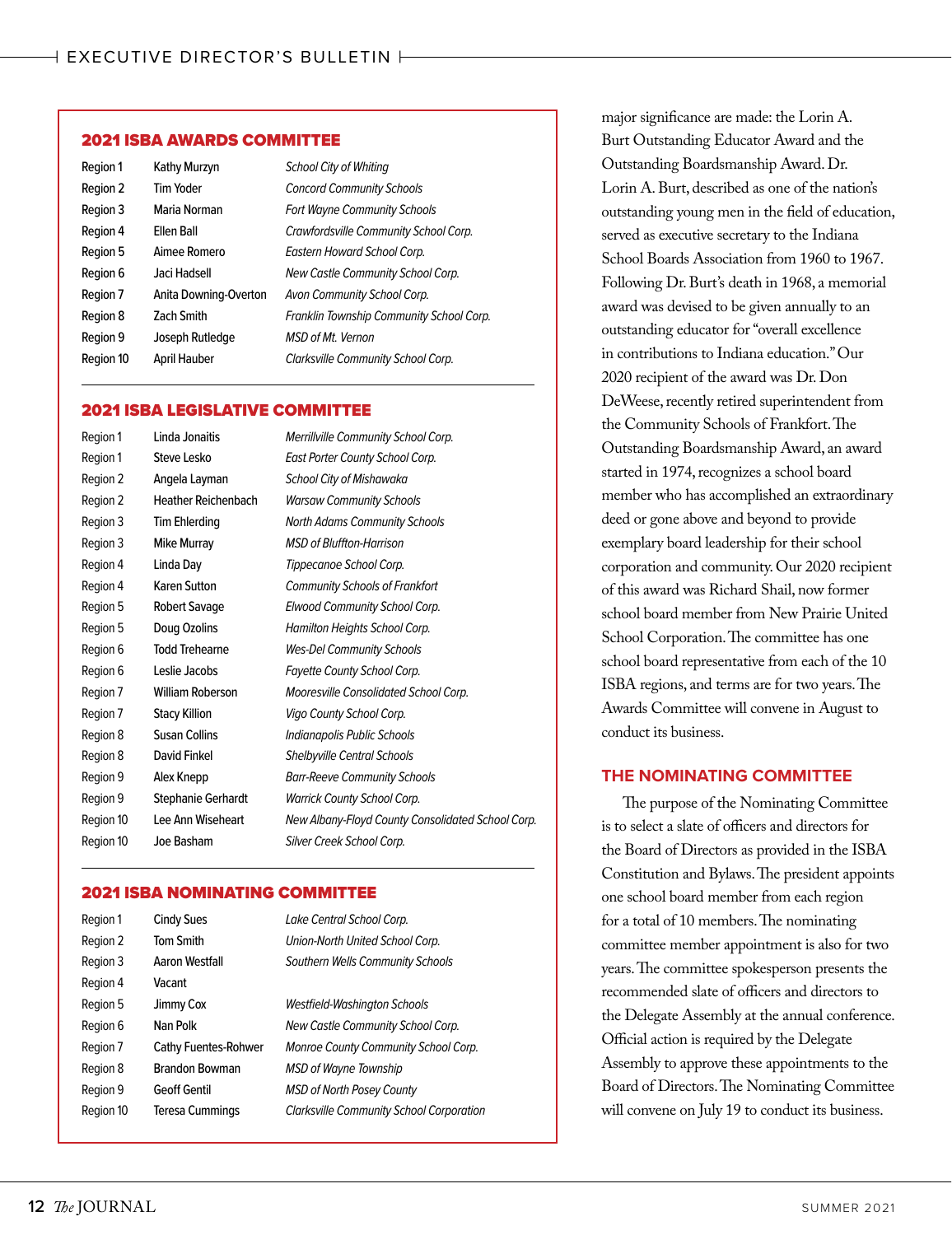#### **THE LEGISLATIVE COMMITTEE**

The purpose of the Legislative Committee is to identify, draft, and approve the proposed legislative priorities and foundational statements to be presented to the Delegate Assembly during the annual conference. The Association president appoints two school board members from each region for a total of 20 members. The Legislative Committee member appointment is also for two years. The committee usually meets once a year in person and may have subsequent meetings online or via conference calls. The committee spokesperson presents the resolutions to the Delegate Assembly

at the annual conference. Official action by the Delegate Assembly is required for adoption of the resolutions. The Legislative Committee will convene on August 6 to conduct its business.

# **LEGISLATIVE SCORECARD**

With the 2021 budget session of the Indiana General Assembly in the rearview mirror, it is never too early to begin planning for the next session to get our proverbial "ducks in a row." ISBA had an 11-point legislative agenda this year and succeeded in achieving full or partial fulfillment of seven priorities. The ISBA Legislative Committee will convene in August to review the outcomes of the 2021 Legislative Priorities and develop a new list of priorities. Legislative Priorities reflect the Association's proactive agenda of K-12 education and school governance matters it wishes to advance to support public education for the more than 1 million Hoosier students in our schools. ISBA seeks legislators to author bills to pursue fulfillment of the priorities. In addition, the committee develops and

recommends foundational statements to establish the Association's position on many significant issues of the day.

One of the topics to be discussed by the committee this summer is the idea of education deregulation. If your board or administration has encountered obsolete or unnecessary state laws or administrative rules, or burdensome state mandates, that are a barrier to implementing school corporation efficiencies or best practices in the classroom, please share with me what statutes we should seek repeal or education policy issues we should consider for our legislative agenda via email at: tspradlin@isba-ind.org.

# **A Simple Way to Get Your Policies Online**

The Indiana School Boards Association has partnered with BoardDocs to deliver their policies and publications directly to BoardDocs instances.

#### **BoardDocs can:**

- Support the management of multiple books (e.g., policies, administrative regulations, forms/exhibits, handbooks, etc.)
- Support locally defined policy categories, code numbers, and policy titles
- Minimize problems with version control of draft and final policies • Include robust word-processing, tracking changes, and
- editing/layout capabilities
- Allow role-specific access (e.g., editing versus view only) • Allow full-text searching on local district content as well as
- access to non-district content through BoardDocs MetaSearch • Permit electronic linking to internal and external resources
- and reference material (e.g., to the state statutes) • And more!
- 

The BoardDocs PL is for groups that do not already have an online policy management system in place or are looking for a better, more cost-effective system. Districts that subscribe to BoardDocs LT or BoardDocs Pro Meeting Management Systems have all of the functionality of the policy feature built in!



**boarddocs.com**